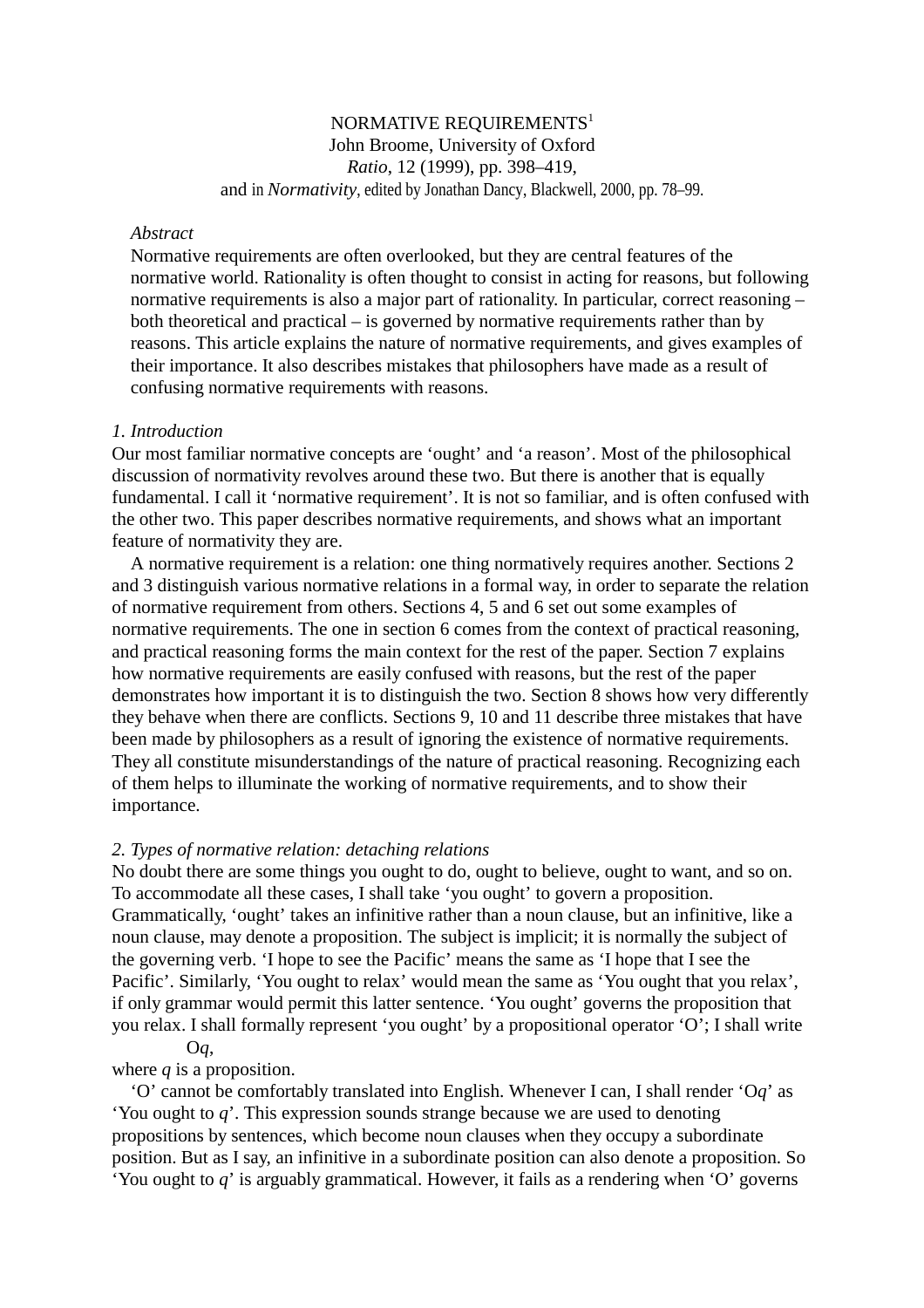a complex proposition, or when I need to quantify over propositions. Then, in desperation, I shall have to adopt the unsatisfactory 'You ought to see to it that *q*'. I use 'to see to it' as mere grammatical padding, which allows a noun clause to plug into an 'ought'. In common usage, 'You ought to believe in God' differs in meaning from 'You ought to see to it that you believe in God'. But as I use 'to see to it', these sentences have the same meaning. So do the sentences 'You ought not to see to it that *q*' and 'You ought to see to it that not *q*'.

What you ought to see to is often supposed to be determined by a balance of considerations, which may conflict. For example, there may be some considerations in favour of believing the suspect is guilty, and some against. To cover cases like this, we say you *have a reason* to believe she is guilty. This is consistent with your also having a reason not to believe it. A reason, in this sense, is *pro tanto*. In this paper I shall only use 'a reason' in this sense. I shall write:

#### R*q*

and translate it 'You have a reason to *q*'. If you have a reason to *q* and no reason not to *q*, then you ought to *q*.

If you have a reason to *q*, some fact or other constitutes your reason. This fact is a reason for you to *q*, and makes it the case that you have a reason to *q*. Let *p* be the proposition that this fact obtains. Slightly inaccurately, I shall say that the proposition *p* (rather than the fact) is a reason for you to *q*, and that *p* gives you a reason to *q*. A plausible example is: that you are thirsty is a reason for you to drink water.

If  $p$  is a reason for you to  $q$ , a particular normative relation holds between the propositions *p* and *q*: the relation of being a reason to. I shall write

 $p$  reasons  $q$ , (1)

meaning '*p* is a reason for you to *q*'. If this relation holds, one consequence is that  $p \rightarrow Rq$ , (2)

where  $\rightarrow$  is the material conditional.

(2) is a consequence of (1), but not equivalent to (1). Because (2) is only a material conditional, it can be true even if *p* is not a reason for you to *q*; for instance, it is true whenever *p* is false. (1) says that, if *p*, you have a reason to *q*, and furthermore, you have a reason because of *p*. We could say that (1) is (2) with *determination* added, from left to right. I shall not try to analyse this idea of determination, but leave it intuitive. It is roughly analogous to causation. I shall call (1) a 'determining relation' and call (2) the 'logical factor' of (1).

An important feature of the reasons relation follows from (2). A material conditional allows its consequent to be detached by modus ponens. If  $p$  reasons  $q$ , (2) tells us that, if  $p$  is the case, you have a reason to *q*. If you are thirsty, you have a reason to drink water.

If you have a reason to *q*, there is some fact that makes this the case. Similarly, if you ought to *q*, there is some fact that makes this the case, too. Let *p* be the proposition that this fact obtains. Then a different normative relation holds between *p* and *q*. I shall write

 $p \text{ oughts } q$ , (3) meaning '*p* makes it the case that you ought to *q*'. If this relation holds, one consequence is that

 $p \rightarrow Qq.$  (4)

(4) is a consequence of (3), but not equivalent to (3). (3) is (4) with determination added, from left to right. (4) is the logical factor of the determining relation (3).

The consequent in (4) is detachable like the consequent in (2). So, given (3), if *p* is the case, you ought to *q*.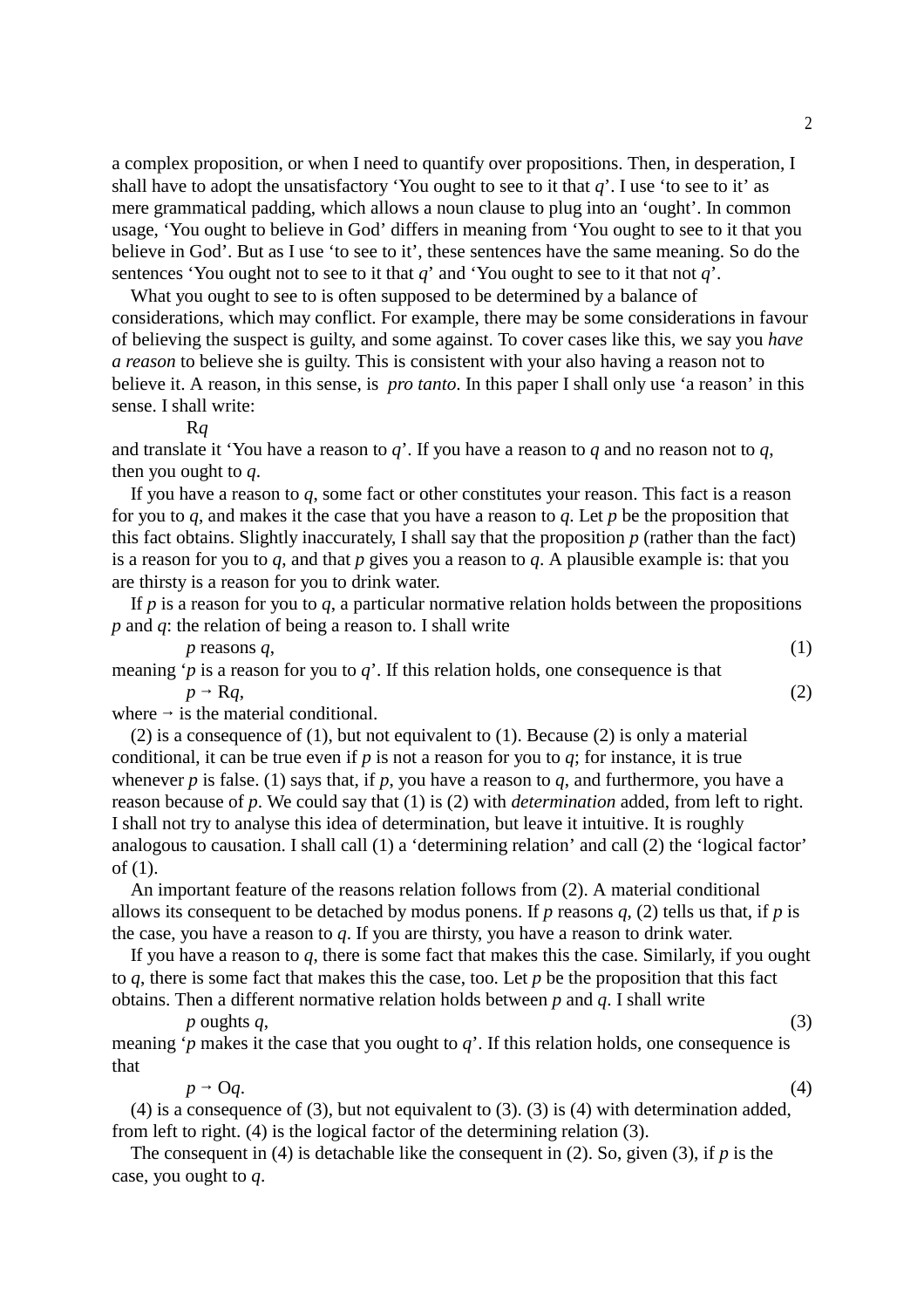The difference between the oughts relation (3) and the reasons relation (1) might be put like this: the former makes a strict demand on you; the latter a slack one. Suppose *p* is true but *q* is not. Then if the oughts relation holds, you are definitely failing to see to something you ought to see to. You ought to see to it that *q*, and you do not. On the other hand, if only the reasons relation holds, you may be failing to see to nothing you ought to see to. You have a reason to see to it that *q*, but you may also have a better reason not to see to it that *q*, and in that case you are doing nothing wrong if you do not see to it.

The oughts relation and the reasons relation are two sorts of normative relation that may hold between two propositions *p* and *q*. Both permit a normative conclusion to be detached, if *p* is the case. One permits R*q* to be detached, the other O*q*.

# *3. Types of normative relations: non-detaching relations*

Other normative relations may hold between propositions. In this paper, I shall be particularly concerned with one I call 'normative requirement'.<sup>2</sup> I shall write

 $p$  requires  $q$  (5)

and translate it as '*p* normatively requires you to *q*'. If this relation holds, one consequence is that

$$
O(p \to q) \tag{6}
$$

you ought to see to it that, if *p* is true, so is *q*.

(6) is a consequence of (5), but not equivalent to (5). Because (6) contains only a material conditional, it may be true even if *p* does not normatively require you to *q*. For example, suppose you ought to clean your teeth:

O(You clean your teeth).

Logical equivalents can surely be substituted within the scope of 'O'. So it follows that:

O(Grass is red or grass is not red  $\rightarrow$  You clean your teeth).

But plainly the tautology that grass is red or grass is not red does not require you to clean your teeth; it is irrelevant to that. (5) says you ought to see to it that, if  $p$ , then  $q$ , and furthermore, it is *p* that requires you to *q*. Once again, (5) is (6) with determination added, from left to right. (6) is the logical factor of the determining relation (5).

From (6), neither of the material conditionals (2) or (4) follows. Consequently, neither follows from (5) either. Whatever the nature of the determination (5) adds to (6), it is plainly not a material conditional like (2) or (4). Consequently, a normative requirement does not permit a normative conclusion to be detached by modus ponens. To put it more graphically, in (5) normativity is attached to the relation between the propositions  $p$  and  $q$ , whereas in (1) and (3), which permit detachment, the normativity is attached to the consequent *q*.

For my purposes, the essential features of the normative requirement (5) are, first, that it implies (6) and, second, that it does not imply (2) or (4). Beyond those two features, I shall deliberately leave the concept of a normative requirement as open and intuitive as possible. (I shall say a little more about its logic in section 8.) In sections 4, 5 and 6, I shall give examples to demonstrate that normative requirements are important in practice. However we may try to systematize normativity, we shall always need to give a place to normative requirements. Consequently, I do not want to tie them down to any particular deontic system or account of normativity.<sup>3</sup>

For completeness, I need to mention a fourth normative relation, which I shall call 'normative recommending'. I shall write

*p* recommends *q* (7)

to mean that *p* normatively recommends you to *q*. If this relation holds, one consequence is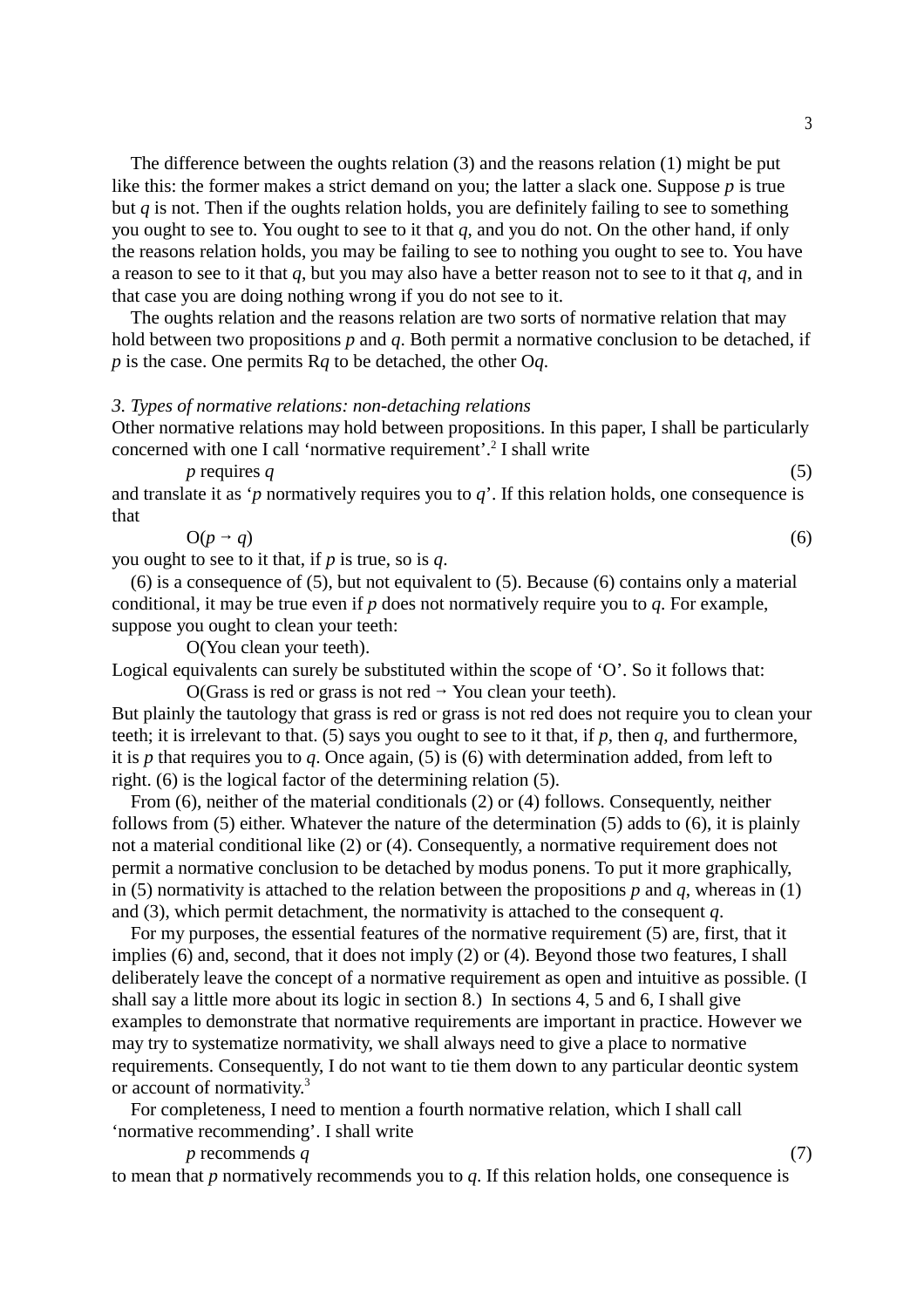that

$$
R(p \rightarrow q);
$$
  
you have a reason to see to it that, if p is true, so is q. (8) is the logical factor of the

determining relation (7). (7) does not imply either (2) or (4); it does not permit a normative conclusion to be detached by modus ponens.

The difference between the relation of normative requirement (5) and the relation of normative recommending (7) is that the former makes a strict demand on you and the latter a slack one. Suppose *p* is true but *q* is not. Then if the requirement relation holds, you are definitely failing to see to something you ought to see to. (6) tells us you ought to see to it that if  $p$  is true so is  $q$ , and you do not see to it. On the other hand, if only the recommending relation holds, you may be failing to see to nothing you ought to see to. (8) tells us you have a reason to see to it that if *p* is true so is *q*, but you may have a better reason not to see to this, and in that case you are doing nothing wrong if you do not see to it.

To summarize, the normative relations I have mentioned can be classified by the two criteria of detachment and strictness:

|               | Strict                                   | Slack                                      |
|---------------|------------------------------------------|--------------------------------------------|
| Detaching     | $p$ oughts $q$<br>$p \rightarrow Qq$     | $p$ reasons $q$<br>$p \rightarrow Rq$      |
| Non-detaching | $p$ requires $q$<br>$O(p \rightarrow q)$ | $p$ recommends $q$<br>$R(p \rightarrow q)$ |

In each box of this table, I have put a determining relation together with its logical factor.

## *4. First example: believing you ought*

This section and the next two give examples of normative requirements. The first example is the relation that holds between believing you ought to see to something and seeing to it.<sup>4</sup> Clearly some sort of normative relation holds between these things, but what is this relation exactly?

Is it that your believing you ought to see to something makes it the case that you ought to see to it? I shall write'B' for 'you believe that'. Should we say:

BO*r* oughts *r* ?

Certainly not; your belief cannot make itself true.

So instead, is the relation:

BO $r$  reasons  $r$  ? (9)

This too is wrong. Notice first that it is not very plausible. Suppose you ought not to *r*, and you ought not to believe you ought to *r*, but you do in fact believe you ought to *r*. Then it is not very plausible that you have any reason to *r*, just because of a false belief you ought not to have. Besides this implausibility, I have two arguments against (9), which seem to me conclusive.

First, suppose (9) was true, and suppose you believe you ought to *r*. Then you would have a reason to *r*. So if you had no contrary reason not to *r*, it would be the case that you ought to *r*. Therefore, in the special case where you have no contrary reason, your belief would make it the case that you ought to *r*. But your belief cannot make itself true even in this special case. So (9) cannot be true.

Second, (9) expresses a slack relation, whereas the relation between believing you ought to see to something and seeing to it must actually be strict. If you believe you ought to see to it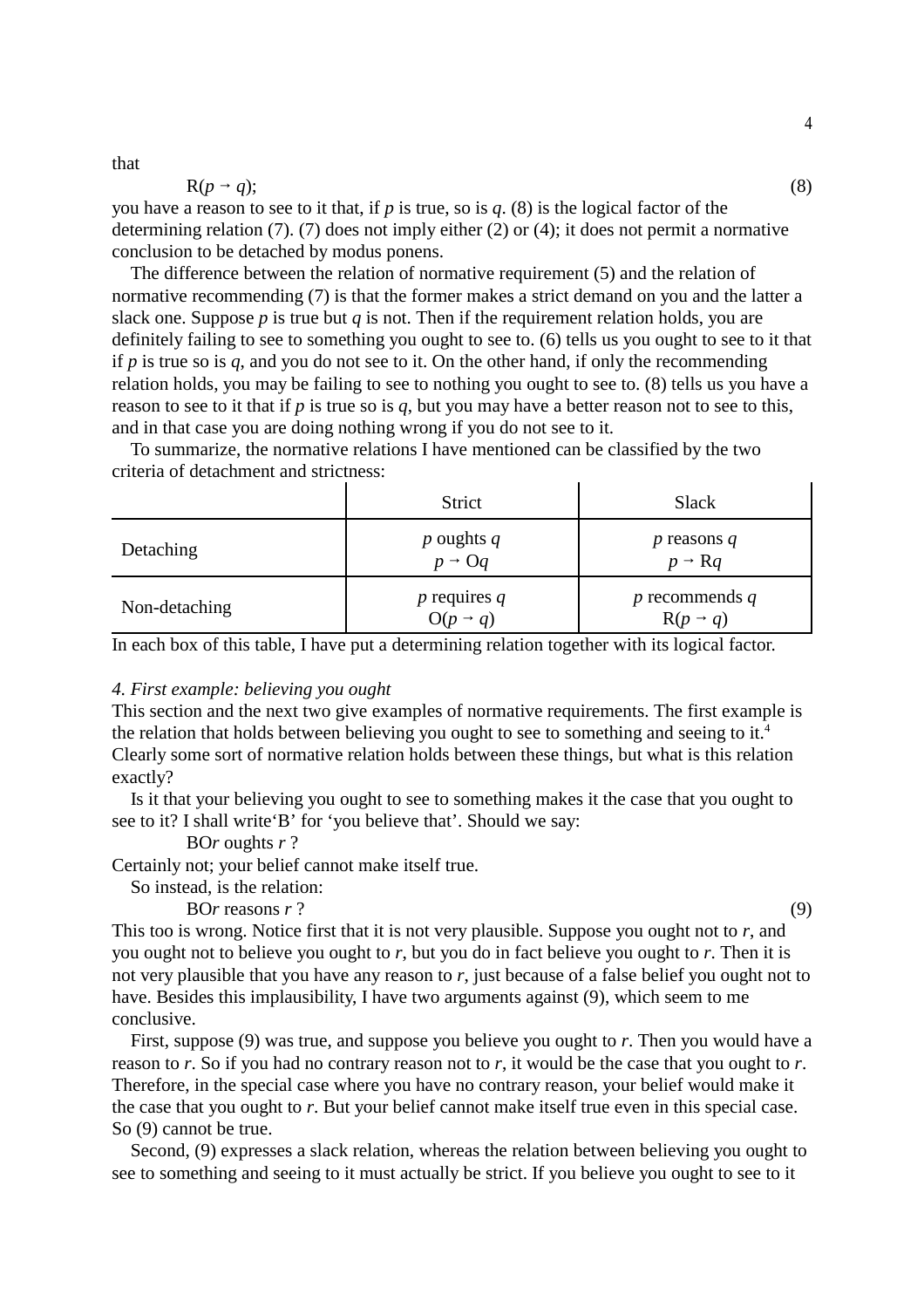that *r*, but you do not see to it, you are definitely failing in one respect. You are definitely not entirely as you ought to be. But if the relation between believing you ought to see to it that *r* and seeing to it that *r* was (9), you would not necessarily be failing at all. You might be perfectly as you ought to be. It might be that, though you have a reason to see to it that *r*, you have a better reason not to see to it that *r*. Then you are right not to do so.

So the relation we are after is neither the oughts nor the reasons relation. It must be the relation of normative requirement:

BO*r* requires *r*. (10)

The second argument I gave exemplifies a very useful test for distinguishing a normative requirement from a reason. The reasons relation is slack, so if a normative relation is strict (and it is not the oughts relation) it must be normative requirement. I shall call this the 'strictness test'. (9) may seem attractive at first; you might think 'Surely my believing I ought to *r* gives me *some* reason to *r*'. But once you see the connection is strict, you should be better satisfied by  $(10)$  than by  $(9)$ .

# *5. Second example: theoretical reasoning*

The examples of normative requirement I am most concerned with come from the context of reasoning. I shall start with theoretical reasoning. Suppose a proposition *q* follows from a proposition *p* by a valid inference. That is to say:

 $p \vdash q$ .

Now suppose you believe *p*. Then a process of correct reasoning will bring you to believe *q*. (Assume the inference is immediate; I am not concerned with cases where you might reasonably fail to make an inference because it is difficult.) However, it is not necessarily the case that you ought to believe *q*, nor that you have a reason to believe *q*. For example, suppose you ought not to believe *p*, though you do. Then it plainly may not be the case that you ought to believe *q* or that you have a reason to believe *q*. So we cannot say either that:

B*p* oughts B*q*

or that B*p* reasons B*q*. (11)

To reinforce this point, remember that *p* itself is a consequence of *p*. A belief in *p* is plainly not self-justifying, so it cannot be that either:

B*p* oughts B*p*

or B*p* reasons B*p*.

Furthermore, we can apply the strictness test to rule out the reasons relation (11). The relation between believing  $p$  and believing  $q$  is strict. If you believe  $p$  but not  $q$ , you are definitely not entirely as you ought to be. But (11) expresses a slack relation; according to (11) you might believe *p* and not believe *q*, and yet be entirely as you ought to be, because you may have a stronger reasons not to believe *q*. This is not possible. To be sure, you might have a good reason not to believe *q*, and an appropriate response might be to stop believing *p*. That way, you can escape from the requirement that is imposed on you by your believing *p*. But if you do believe *p* and yet do not believe *q*, you are not entirely as you ought to be. So the relation is strict, which means it cannot be the reasons relation.

The upshot is that the relation between believing something and believing its consequence is another normative requirement:

B*p* requires B*q*. (12)

It is tempting to say: surely your belief in *p* gives you *some* reason to believe *q*. By now we see the relation is strict, this temptation should be better satisfied by accepting (12).

To generalize, a process of theoretical reasoning sets out from existing beliefs of yours and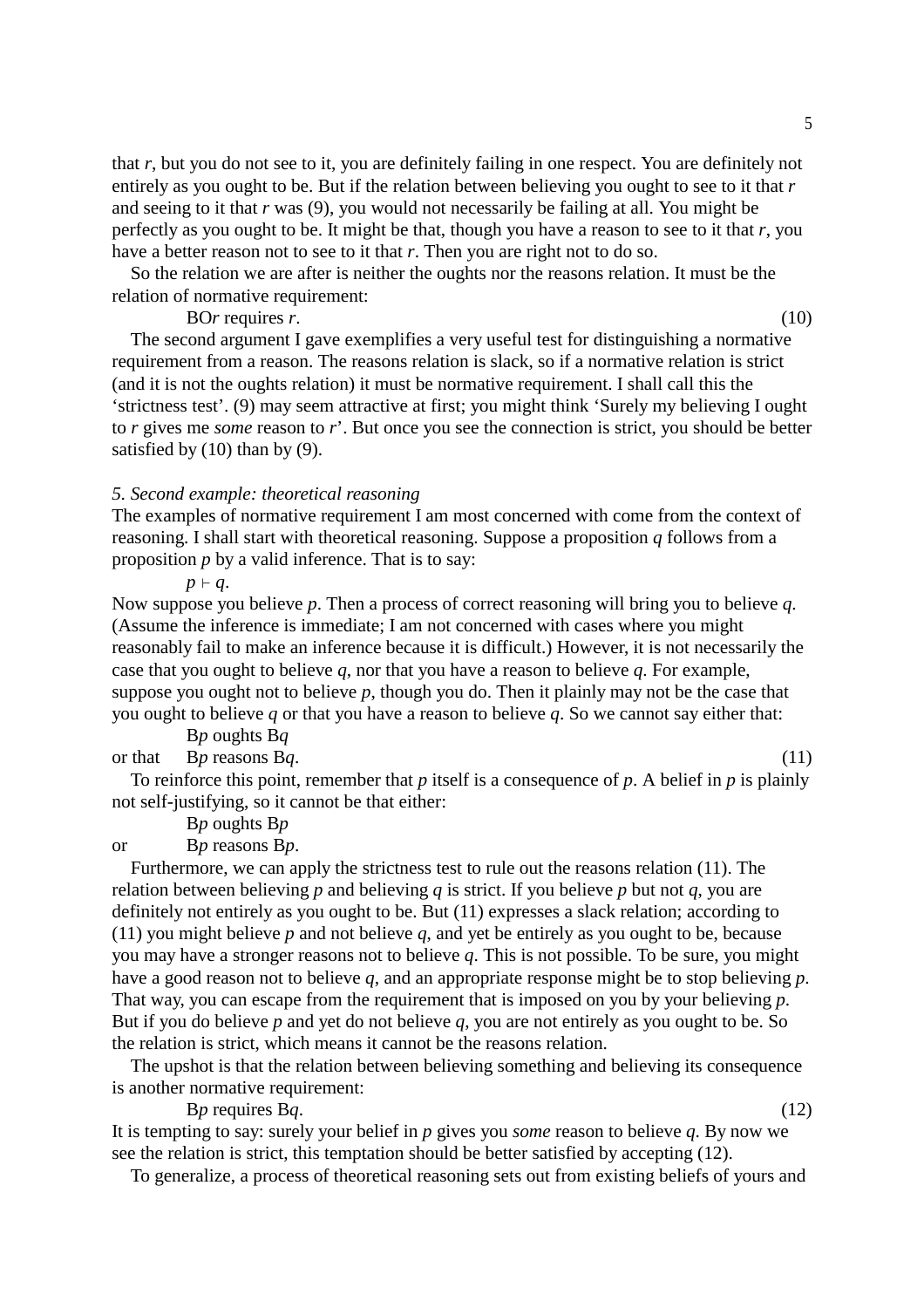concludes in a new belief. The contents of your beliefs are propositions, and the content of the reasoning is a sequence of propositions. I shall call the process of reasoning 'correct' if its content constitutes a valid inference. If reasoning is correct, the propositions that constitute its content stand in a particular relation to each other: the relation such that the conclusion is validly derivable from the premises. The relation of normative requirement that holds between the beliefs mirrors this relation of inference that holds between the belief's contents. If one proposition follows from others, then believing that proposition is normatively required by believing the others.

### *6. Third example: practical reasoning*

What I have said about theoretical reasoning goes for practical reasoning too. However, since the nature of practical reasoning is contested, to explain this point I shall first have to outline the process of practical reasoning as I see it. I shall stick to instrumental reasoning only. My account is set out more fully in my 'Practical reasoning'. 5

Here is an example of practical, instrumental reasoning:

|     | I am going to open the wine                            | (13a) |  |
|-----|--------------------------------------------------------|-------|--|
| and | In order to open the wine, I must fetch the corkscrew, | (13b) |  |

so I shall fetch the corkscrew. (13c)

I mean (13a) to express an intention of yours, rather than a belief. I mean (13b) to express a belief. I mean the conclusion (13c) also to express an intention.

You might actually go through this process of reasoning. Suppose you intend to open the wine, and then someone tells you the corkscrew is in the kitchen. This information imparts to you the belief that in order to open the wine, you must fetch the corkscrew. By reasoning, you form the intention of fetching the corkscrew.

Forming an intention this way is making a decision. Making a decision is as close to acting as reasoning can possibly get you. Reasoning could not actually get you to act, because acting requires more than reasoning ability. So this example of reasoning is as practical as reasoning can be.

Like all reasoning, this reasoning takes you from existing states of mind to a new one. Specifically, it takes you from an intention and a belief to a new intention. To describe the process in more detail, I shall assume your intentions and beliefs are propositional attitudes. That is to say, they are states of mind that have contents, and the contents are propositions. I shall assume your name is 'Pat', and I shall assume the proposition that Pat will open the wine is the same as the proposition that you, Pat, would express by saying 'I am going to open the wine'. So the content of your intention expressed in (13a) is the proposition that Pat will open the wine. Using the third person, and writing 'I' for 'you intend that', we can describe your reasoning process explicitly as follows:

I(Pat will open the wine)  $(14a)$ 

and B(In order for Pat to open the wine, Pat must fetch the corkscrew) (14b) leads to I(Pat will fetch the corkscrew). (14c)

This describes your reasoning. It is not a derivation. If you intend to open the wine, and if you believe that in order to do so you must fetch the corkscrew, it does not follow that you intend to fetch the corkscrew. You might not have this intention if you are irrational, for instance.

On the other hand, (13) sets out the content of your reasoning. It has the form of a genuine derivation. Intuitively, it is correct reasoning; you are right to derive the intention of fetching the corkscrew from your existing intention and belief. Furthermore, it is indeed correct reasoning, as the following argument shows.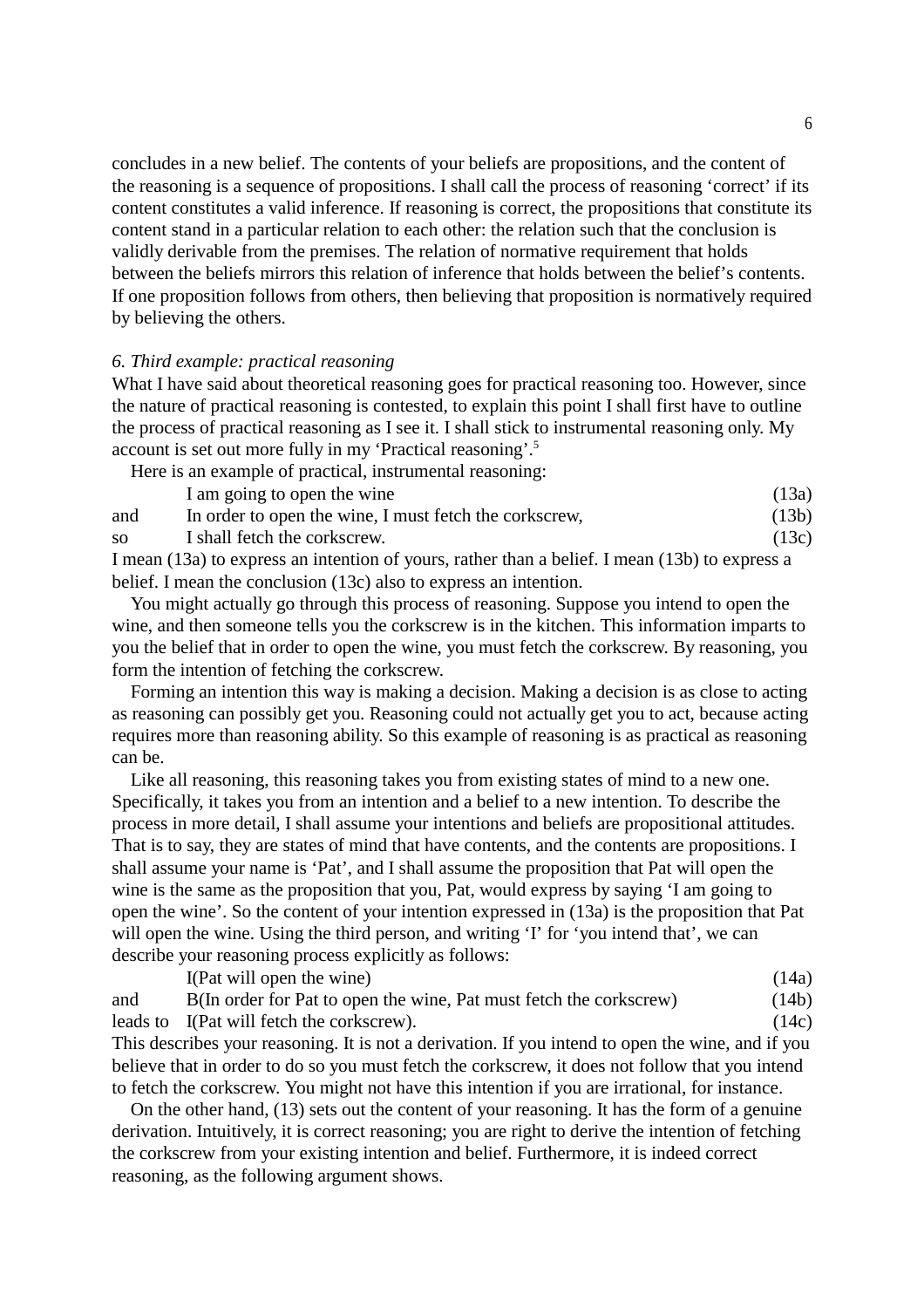|                 | Compare this process of theoretical reasoning:                                         |       |
|-----------------|----------------------------------------------------------------------------------------|-------|
|                 | B(Pat will open the wine)                                                              | (15a) |
| and             | B(In order for Pat to open the wine, Pat must fetch the corkscrew)                     | (15b) |
|                 | leads to B(Pat will fetch the corkscrew).                                              |       |
|                 | Again, this is a description of reasoning rather than a derivation. Its content is:    |       |
|                 | Pat will open the wine                                                                 | (16a) |
| and             | In order for Pat to open the wine, Pat must fetch the corkscrew,                       | (16b) |
| SO <sub>2</sub> | Pat will fetch the corkscrew.                                                          | (16c) |
|                 | If you were running through this piece of reasoning, you would doubtless express it to |       |
|                 | yourself in the first person:                                                          |       |

I shall open the wine

and In order for me to open the wine, I must fetch the corkscrew,

so I shall fetch the corkscrew.

(To make it clear that this is theoretical reasoning concluding in a belief, rather than practical reasoning concluding in an intention, imagine you are predicting your movements tomorrow, when you expect to be in a stupor.) This content constitutes a valid inference. The modality in (16b) is not needed for validity, but it does not invalidate the inference. If the premises are true, the conclusion is true too. For this reason, the theoretical reasoning described in (15) is correct reasoning. It is correct because its content constitutes a valid derivation.

The content of the practical reasoning (14) is the same syllogism (16) as the content of theoretical reasoning (15). The difference between the theoretical and the practical reasoning is not in the propositions that constitute their content, but in the attitude you take towards these propositions. In (15) your attitude is to take both premise as true. Because the conclusion is true if the premises are true, you cannot rationally take the premises as true without taking the conclusion as true. So your attitude towards the premises normatively requires you to take the conclusion as true. It requires you to believe it. In (14) your attitude towards the first premise is to set yourself to make it true. Towards the second premise, your attitude is to take it as true. Because the conclusion is true if the premises are true, you cannot rationally set yourself to make the first premise true, and take the second as true, without setting yourself to make the conclusion true. Your attitude towards the premises normatively requires you to set yourself to make the conclusion true. It requires you to intend it.<sup>6</sup>

Both (14) and (15) correctly track truth through the valid derivation (16). (15) tracks it in a truth-taking way; (14) in a truth-making way. Both therefore constitute correct reasoning. (15) is correct theoretical reasoning; (14) correct practical reasoning.

I shall use the term 'conclusion' sloppily for the mental state that results from a piece of reasoning, as well as for its content, and the term 'premise' for a mental state from which reasoning sets out, as well as for its content. So the premises of (14) are the intention of opening the wine and the belief that to open the wine you need to fetch the corkscrew. The conclusion is the intention of fetching the corkscrew.

The premises of practical reasoning normatively require the conclusion. For instance:

I(Pat will open the wine)

and B(In order for Pat to open the wine, Pat must fetch the corkscrew) requires I(Pat will fetch the corkscrew).

The relation between premises and conclusion is not the reasons relation. You might be tempted to think that, in some sense or other, you have a reason to intend to fetch the corkscrew, if you intend to open the wine and believe that to do so you must fetch the corkscrew. But to see this is wrong, we can once again apply the strictness test. If you intend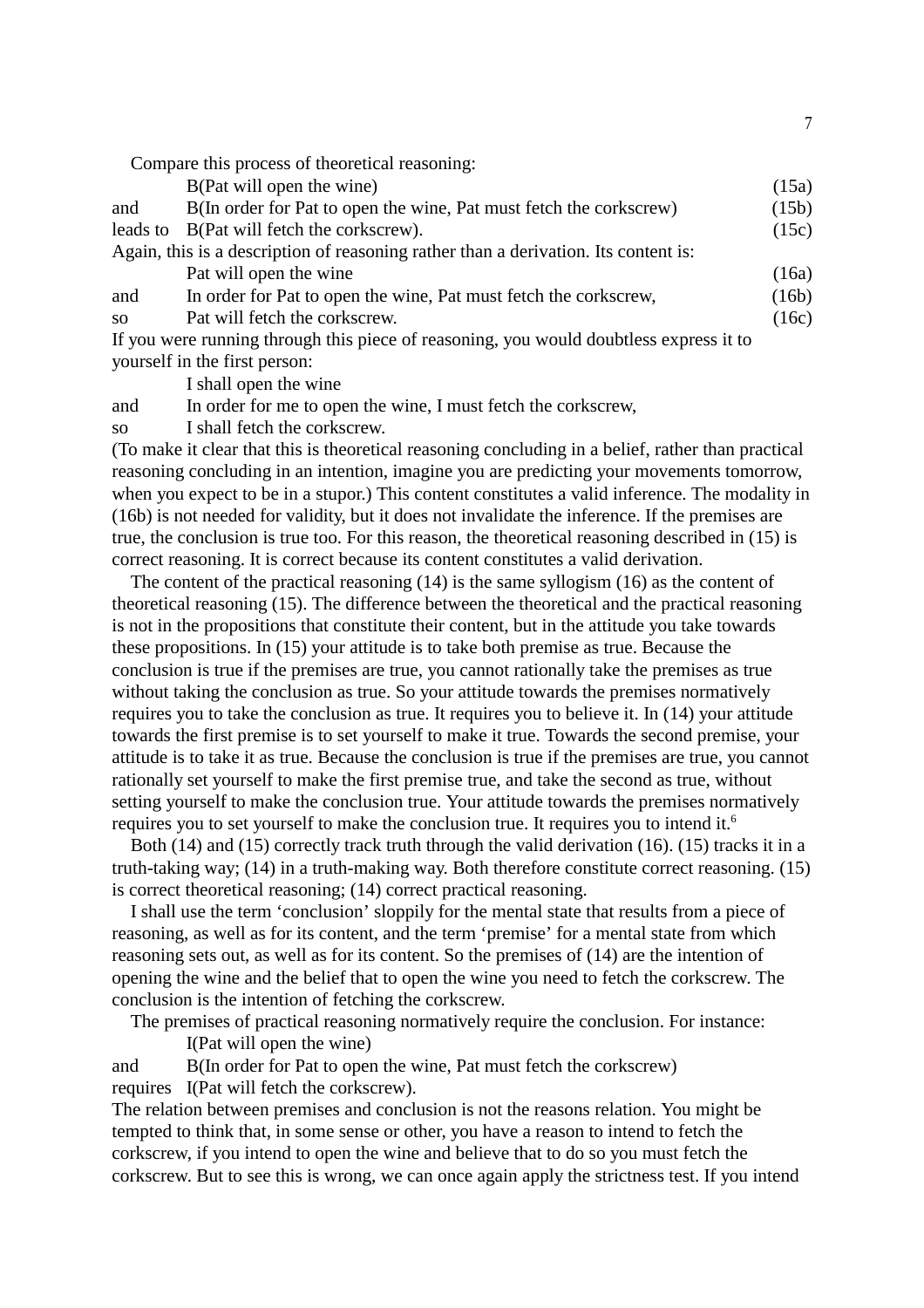to open the wine, and believe that to do so you must fetch the corkscrew, you are definitely not entirely as you ought to be unless you intend to fetch the corkscrew. So the relation is strict, and therefore not the reasons relation.

Instead, it is the requirement relation. Consequently, no normative conclusion can be detached. Even if you intend to open the wine, and believe that to do so you must fetch the corkscrew, it does not follow that you ought to intend to fetch the corkscrew or that you have a reason to. Suppose, say, that you ought not to intend opening the wine in the first place, even though you do intend to open it. Then it may not be the case that you ought to fetch the corkscrew or have a reason to do so.

In general, intending an end normatively requires you to intend what you believe to be a necessary means. It does not give you a reason to intend what you believe to be a necessary means.

#### *7. Reasons versus normative requirements*

The examples show we must recognize normative relations that do not permit a normative conclusion to be detached in the way (2) and (4) do. This is an elementary and widely recognized point,<sup>7</sup> but also one that is widely ignored. The relation of normative requirement is very often confused with the relation of being a reason for. For example, it is very commonly said that rationality consists in acting and believing for reasons. Indeed, most of the literature on rationality is about reasons: it asks what is a reason for what. But actually a large part of rationality consists in conforming to normative requirements, and is not concerned with reasons at all. For instance, one part of rationality is doing what you believe you ought to do, and this does not necessarily mean acting for reasons. Another part is reasoning correctly. Correct reasoning will lead you to have beliefs and intentions that you are normatively required to have by others of your beliefs and intentions. But it may not lead you to beliefs and intentions you have reason to have.

Why the confusion? I think one explanation is that the reasons relation and the requires relation are both, in a sense, weakenings of the oughts relation. The table in section 3 shows that. It is easy to confuse the two weakenings. For example, suppose you notice there must be a normative connection between believing something and believing one of its consequences. But suppose you also notice that believing something does not make it the case that you ought to believe its consequence; the oughts relation is too strong. You need something weaker, and the reasons relation may be the first weakening you think of. Surely, you say, your belief must give you *some* sort of a reason to believe its consequence. But once you recognize that the requires relation constitutes an alternative weakening, I hope you will see it is the appropriate one for this case.

Another source of confusion is an idiom of English. When a conditional proposition contains a modality, we tend to attach the modality to the consequent, even if that is logically not the correct place for it. We say, for instance, 'If it is raining, it must be thawing'. We do not mean, 'If it is raining, necessarily it is thawing', but, 'Necessarily, if it is raining, it is thawing'. Moreover, the antecedent may be implicit and not even stated: we notice the rain and say simply, 'It must be thawing'. Similarly, the proposition that believing *p* normatively requires you to believe *q* would be idiomatically expressed by: 'If you believe *p*, you should believe *q*'. Sometimes we might say simply, 'You should believe *q*', leaving the antecedent implicit — for instance, if your belief in *p* has already been established in our conversation. These expressions are good idiomatic English, but they misrepresent the logic of what is said.

Why does it matter? In the rest of this paper I hope to demonstrate the importance of the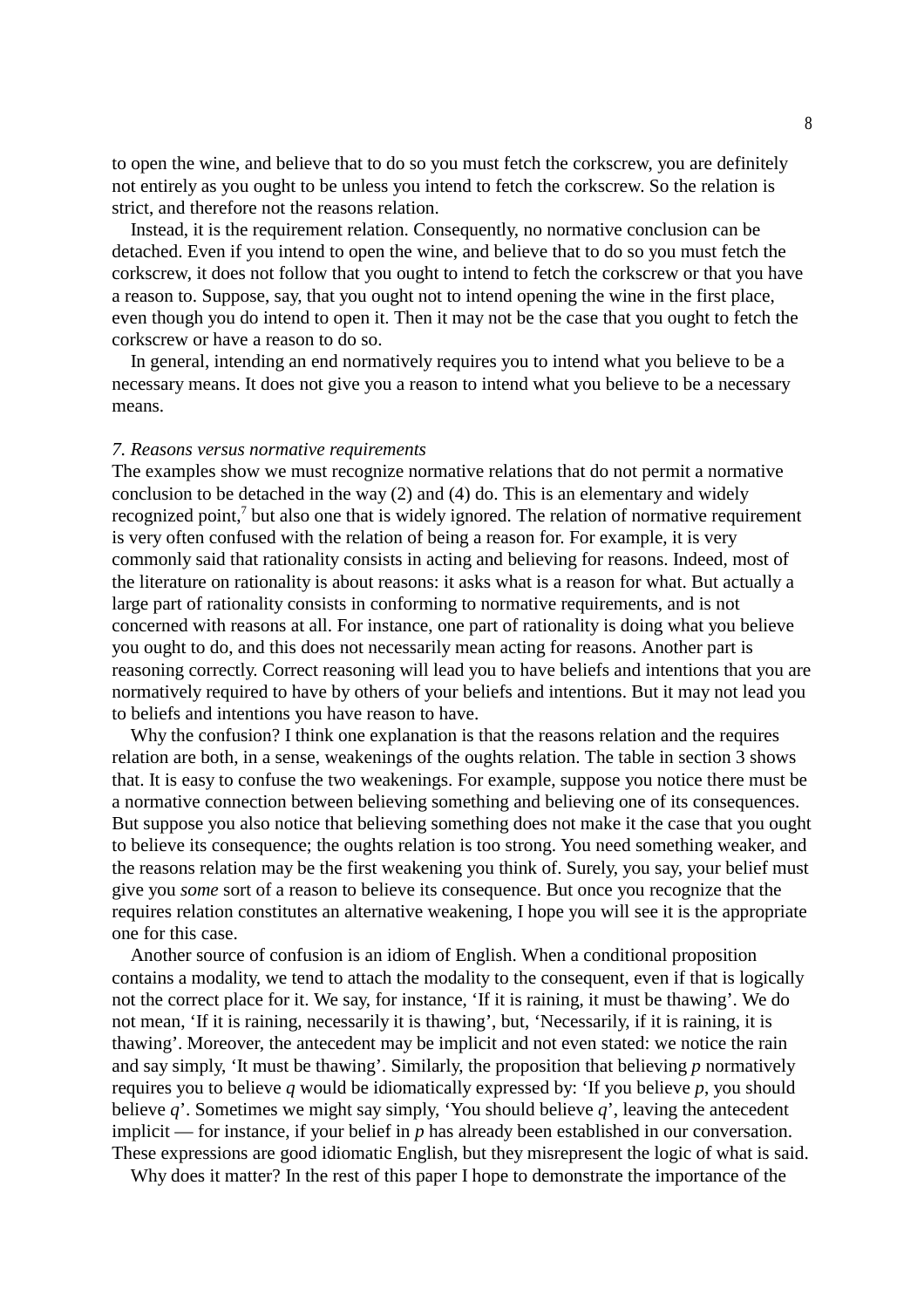distinction between reasons and normative requirements.

#### *8. Conflicts*

Conflicts between reasons are quite different from conflicts between normative requirements.

Take a conflict between reasons first. Suppose the true proposition *p* is a reason for you to *q*, and the true proposition *r* is a reason for you not to *q*. For example, that it is a sunny day is a reason for you to walk to the office; that you feet are sore is a reason for you not to walk but drive instead. These reasons need to be weighed against each other and any other relevant reasons you might have, in order to determine whether or not you ought to walk. Weighing is just what reasons are made for; this is what it means for them to be *pro tanto*. When reasons conflict, everything is in order. The conflict is settled by weighing.

But now suppose the true proposition *p* normatively requires you to *q* and the true proposition *r* normatively requires you not to *q*. Then something is wrong. This is because a normative requirement is strict. For example, suppose you believe that platypuses produce milk and all creatures that produce milk are mammals. These beliefs normatively require you to believe that platypuses are mammals. But suppose you also believe platypuses lay eggs and no mammals lay eggs. These beliefs normatively require you not to believe platypuses are mammals. Your original beliefs place you under conflicting requirements. This shows something is wrong. Indeed, your beliefs are inconsistent with each other.

For another example, suppose you intend to open the wine, and you believe that to do so you must fetch the corkscrew from the kitchen. This intention and belief require you to intend to fetch the corkscrew from the kitchen. But suppose you intend to keep a careful eye on what is going on in the dining room, and believe this cannot be done if you go into the kitchen. This intention and belief require you not to intend to fetch the corkscrew from the kitchen. Your existing intentions and beliefs place you under conflicting requirements. This shows something is wrong. Indeed, your intentions are inconsistent with each other.

When I say something is wrong, I mean you ought not to be in the state you are in. I can put it more formally. Suppose *p* normatively requires you to *q*, and *r* normatively requires you not to *q*:

|     | <i>p</i> requires <i>q</i>                                  |  |
|-----|-------------------------------------------------------------|--|
| and | r requires $\neg q$ .                                       |  |
|     | Then you ought to see to it that n and r are not both true: |  |

Then you ought to see to it that *p* and *r* are not both true:

 $O(\neg (p \& r))$ . (19)

It must be a feature of the logic of normative requirement that (19) is derivable from (17) and (18). Indeed, given some axioms of deontic logic, (19) can be derived from  $O(p \rightarrow q)$  and  $O(r \rightarrow \neg q)$ , which are respectively the logical factors of (17) and (18).

If you are under conflicting normative requirements, you are not as you ought to be; something is wrong with your condition. That is what (19) tells us. Normally, you ought to go back and sort things out. You should sort out your inconsistent beliefs or intentions, for example. This is quite different from the appropriate response to a conflict of reasons. Conflicting reasons require no sorting out, but simply weighing against each other.

What about conflicts between reasons and normative requirements? There is no contest. Reasons are concerned with what you ought to see to, and normative requirements are not. For example, suppose the balance of reasons is in favour of your seeing to it that *q*, but you believe you ought not to see to it that *q*. Then you ought to see to it that *q*, because the reasons together determine what you ought to see to. Your contrary belief normatively requires you not to see to it that *q*, but this does not count at all in determining what you ought to see to.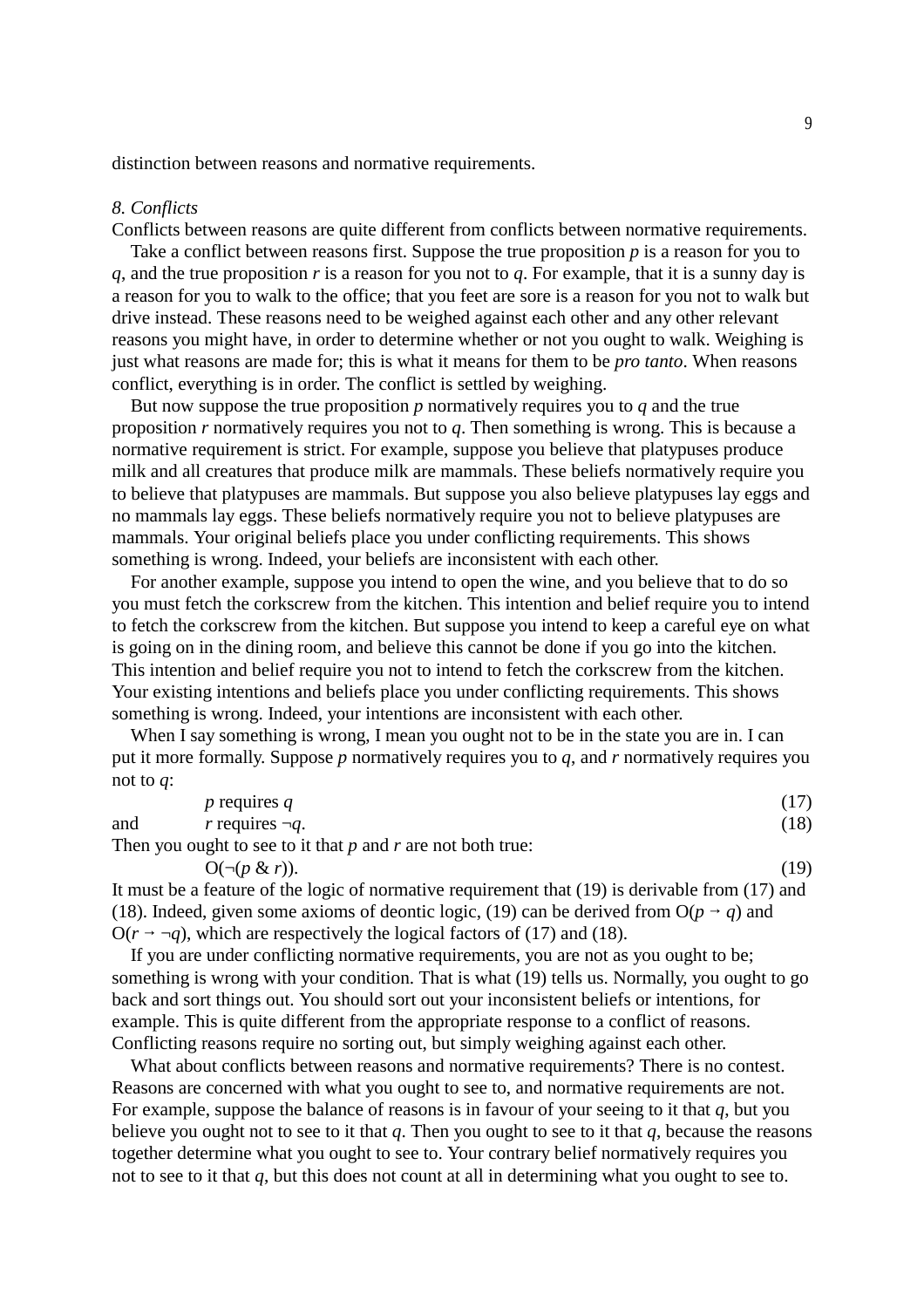# *9. The practicality of practical reasoning*

Now I come to the first of three examples of mistakes that have been made as a result of confusing normative requirements with reasons. It is a mistake of my own. I mention it only because it helps to illuminate the distinction between a reason and a normative requirement.

I used to be puzzled by a claim of G. E. Moore's.<sup>8</sup> Moore thought that, when you have to choose between alternative acts available to you, you ought to choose the one that will have the best results. However, since you can never know for certain what the results of any act will be, you can never know for certain which of the acts available to you will have the best results. Consequently, Moore claimed that you can never know for certain what you ought to do.

I found that puzzling. Our rationality must be practical, so it must be able to engage with the predicament we find ourselves in in practice. One feature of our predicament is that we cannot know for certain what the results of our acts will be. Our rationality must be able to cope with this uncertainty. It must be able to determine an appropriate way of coping with it. So surely there is something you ought to do, *given* the uncertainty you are faced with, and surely you might know what it is.

In arguing against Moore, I imagined you trying to decide whether or not to go sailing. The benefits of sailing depend on the weather. You assign probabilities to the various possible states of the weather. I assumed these probabilities are such that the expected benefit of sailing is greater than the expected benefit of staying at home. Given that, I claimed you ought to go sailing. But Moore would have denied this is necessarily so. I said:

The conclusion of practical reasoning is a judgement of what ought to be done. And, also, it has to be a judgement one can act on. But the only judgement one can act on is relative to the probabilities available. Suppose, when wondering whether to go sailing, having consulted the sky and the weather forecast, you now consult Moore. You ask him what you should do. He replies that you cannot possibly know what you should do, but that probably you should go sailing. You, though, need to know what to do. Impatient with Moore's shilly-shallying, you ask him 'So what do you suggest I do, then?' Pressed like this, Moore will certainly tell you to go sailing. This is not simply an ungrounded whim on his part. He believes that practical reason, given the probabilities, requires you to go sailing; it would be irrational on your part not to. Another way of expressing this belief of Moore's is that you ought to go sailing. If it is irrational for you not to go sailing, then you ought to go sailing.<sup>9</sup>

This passage of mine is full of errors, whereas the attitudes I attributed to Moore are correct. Moore is right to believe that practical reasoning requires you to go sailing. (Strictly, it is your probability assignments and your beliefs about the benefits of sailing in various weathers that require you to go sailing. Practical reasoning is strictly only the instrument by which you discover this normative requirement, rather than the source of the requirement itself. But this is a minor slip.) Moore is also right to tell you to go sailing; this is the decision normatively required by your beliefs. But, contrary to what I said, it does not follow that you ought to go sailing. Contrary to what I said, the conclusion of practical reasoning is not a judgement of what ought to be done, but a decision to do something. My argument against Moore was mistaken throughout.

I now see Moore might be right when he says we can never know what we ought to do. I do not insist that he is right, and certainly not that he is right for the right reason, but I think he might be right. If he is, rationality will still be practical. Practical reasoning will still be possible, because the conclusion of practical reasoning is not a belief about what we ought to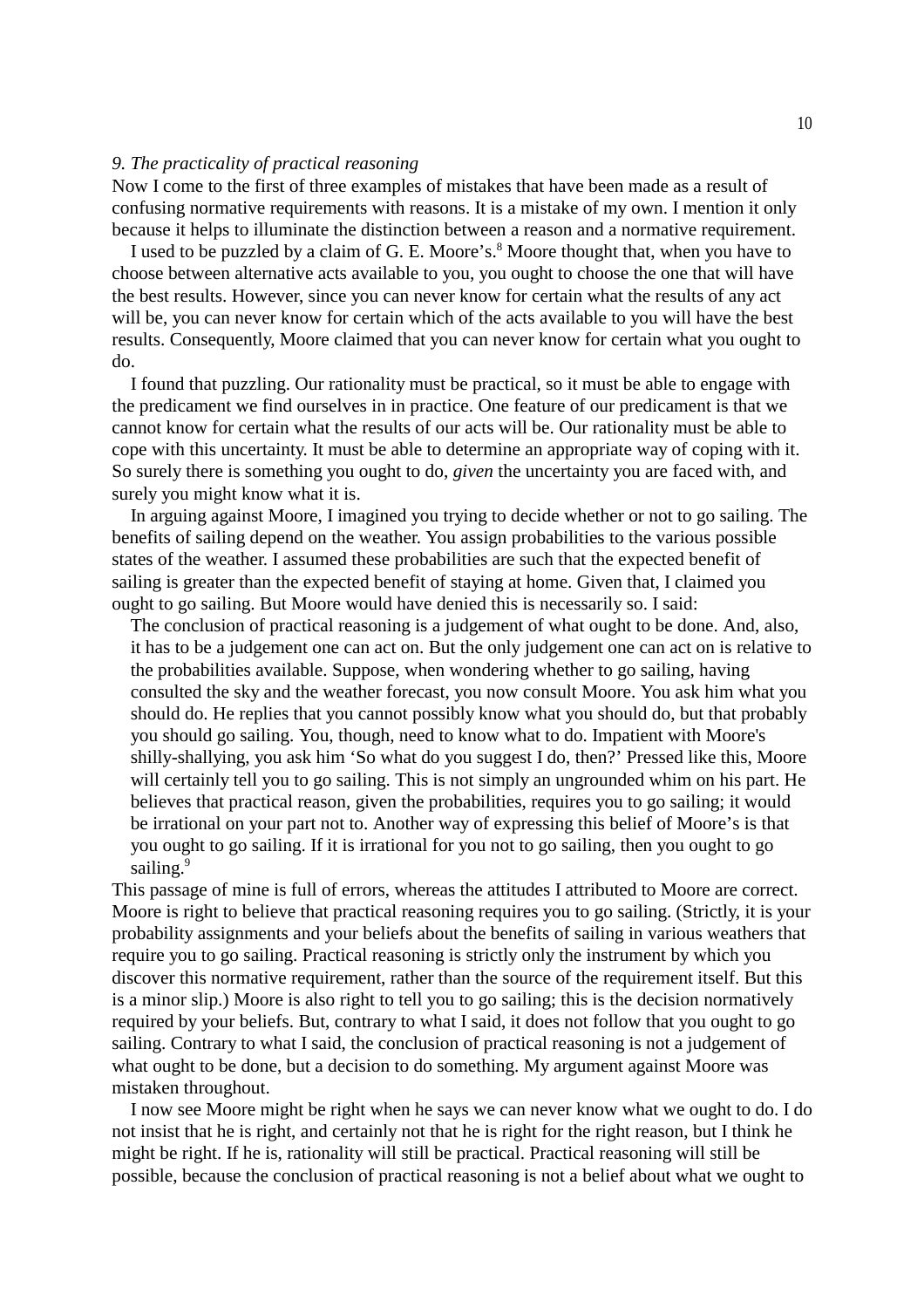do. We will still be able to reason properly in the face of uncertainty, and arrive by reasoning at intentions that are normatively required.

In responding to a view like Moore's, people sometimes call on the idea of a 'subjective ought'. About my example, they would say that, whatever you ought objectively to do — and you do not know — subjectively you ought to go sailing. I think this amounts to just another way of saying that your beliefs and probability assignments normatively require you to go sailing. I think 'subjective ought' is really just an alternative term for 'normative requirement'. If so, it is an unsatisfactory term for two reasons. First, it conceals the logical structure of the situation, because it does not make the 'ought' govern a conditional. Second, it implicitly makes the ought relative to the wrong thing. It makes it relative to the subject, whereas it should be relative to a fact: the fact that imposes the normative requirement. In this example, it should be relative to your state of belief.

This second inaccuracy will be particularly conspicuous if you have inconsistent beliefs or intentions. Then it may happen that some of your beliefs and intentions normatively require you to see to something, and others normatively require you not to see to it. This is a comprehensible feature of your inconsistent condition. But it is not comprehensible to say you subjectively ought to see to something and also you subjectively ought not to see to it; this looks like a contradiction. I think it is best to avoid the notion of subjective ought.

### *10. The tortoise's mistake*

My next example of a mistake is made by the tortoise in Simon Blackburn's 'Practical tortoise rasing'. 10 In a discussion with Achilles, this tortoise impugns the cogency of instrumental reasoning. $^{11}$ 

The discussion starts with Achilles's offering the tortoise this inference as an example of instrumental reasoning:

|                 | You want the lettuce                                                                          | (20a) |
|-----------------|-----------------------------------------------------------------------------------------------|-------|
| and             | If you want the lettuce, you must cross the road,                                             | (20b) |
| SO <sub>2</sub> | You must cross the road                                                                       | (20c) |
|                 | The tortoise objects on the grounds that (20b) is 'one of those off-colour conditionals where |       |
|                 | musts and oughts make the conclusion non-detachable', so that (20c) does not follow.          |       |
|                 | His point is this. (20b) superficially seems to mean:                                         |       |

If you want the lettuce, necessarily you cross the road. (21) (20c), which means 'Necessarily you cross the road', can be validly derived from (20a) and (21). But (21) is plainly false, and not what (20b) really means. It really means:

Necessarily, if you want the lettuce, you cross the road. (22) (20c) cannot be validly derived from (20a) and (22). So the tortoise is undoubtedly right to object to the syllogism (20). I can add the further objection that (22) is false. It is perfectly possible for the tortoise to want the lettuce and yet not cross the road.

Achilles spoiled his case by giving the tortoise a bad example of instrumental reasoning. We need to start again. As it happens, the tortoise himself supplies the materials for correct instrumental reasoning later in the conversation. He says 'If I am to get the lettuce, I must cross the road'. That is to say, a necessary means of getting the lettuce is to cross the road. So if the tortoise intends to get the lettuce, he can reason:

|        | I am going to get the lettuce                       | (23a) |
|--------|-----------------------------------------------------|-------|
| and    | In order to get the lettuce, I must cross the road, | (23b) |
| SO.    | I shall cross the road.                             | (23c) |
| $\sim$ |                                                     |       |

Provided the first premise and the conclusion express intentions, and the second premise a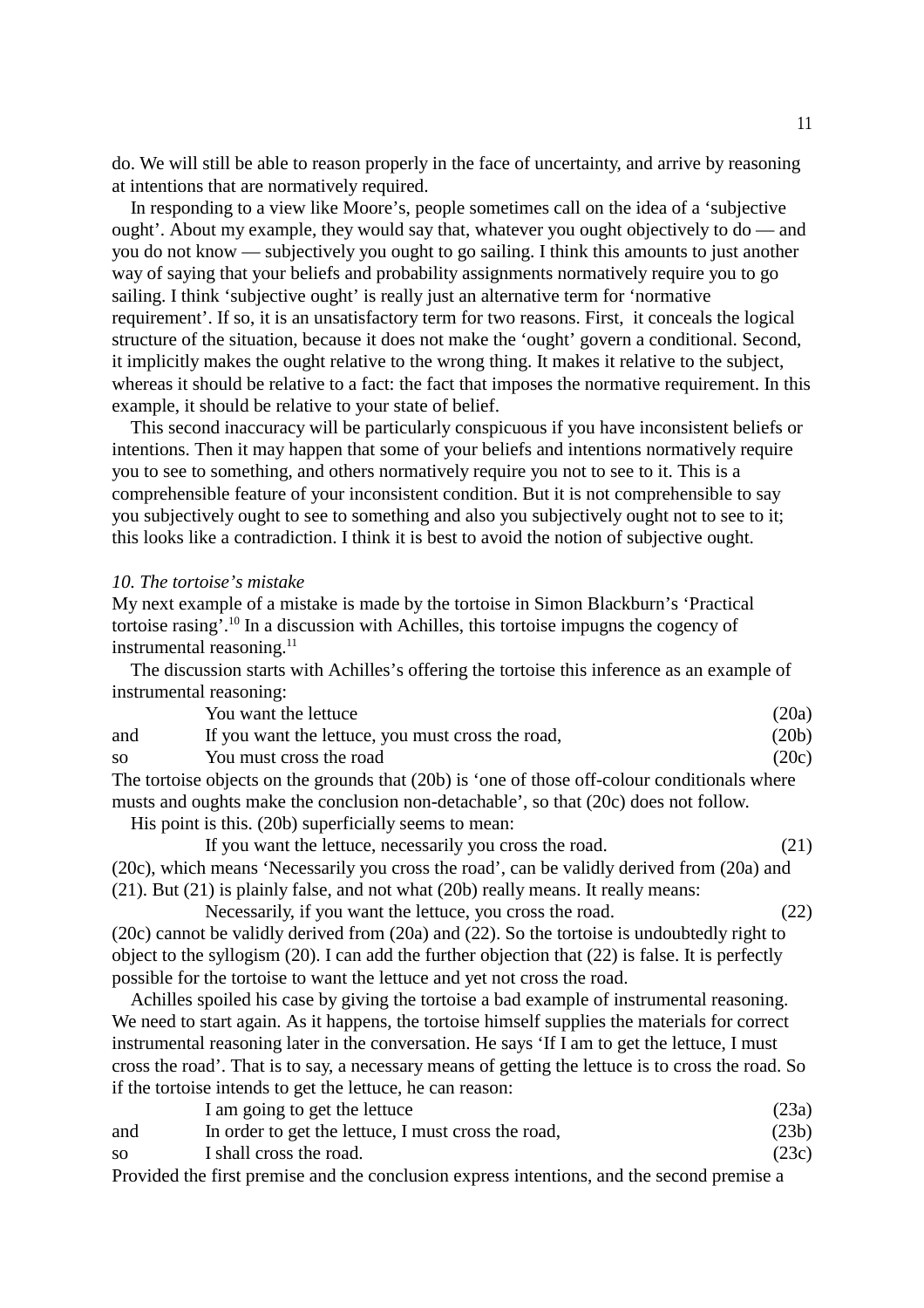belief, this is instrumental reasoning exactly on the model of (13). It is correct instrumental reasoning. If the tortoise intends to get the lettuce, he is normatively required to intend to cross the road.

Certainly, he cannot reach the detached conclusion that he ought to cross the road. Still less, that he must cross the road. But the tortoise needs neither of these conclusions, and neither would be true. He only needs 'I shall cross the road', expressing the intention of crossing the road. This intention may be correctly derived from the premises.

Instrumental reasoning does not lead to any detached normative conclusion for the tortoise, nor place him under any detached necessity. The tortoise seems to assume he is therefore not placed under any requirement of rationality. But he is: rationality requires him to intend whatever he believes to be a necessary means to an end he intends.

In speaking through the tortoise, Simon Blackburn's primary purpose is not to object to instrumental reasoning but to show that 'There is always something else, something that is not under the control of fact and reason, which has to be given as a brute extra, if deliberation is ever to end by determining the will.<sup>'12</sup> I have not disagreed with that. In my example  $(23)$ of instrumental reasoning, the tortoise's will is already determined to get the lettuce. Instrumental reasoning comes into play once the will is determined on a particular end. Its effect is to determine the will to take a means to the end it is already determined on. Since it comes into play only when the will is already determined, Blackburn has no real need to object to instrumental reasoning.

Blackburn's example (20) of putative instrumental reasoning suggests to me that he thinks instrumental reasoning should take you from wanting an end to intending (having your will determined on) a means. But this is to conflate two separate steps. There is first the step from wanting an end to intending the end, and second the step from intending the end to intending the means. The second step is negotiated by instrumental reasoning proper, and is entirely under the control of reason. I have nothing to say about the first step in this paper.

#### *11. Korsgaard's mistake*

Another example of a mistake comes from Christine Korsgaard's 'The normativity of instrumental reason'. 13 Korsgaard is concerned with how instrumental reasoning gets its rational authority over our actions. How does the pursuit of an end require you to take a means to it? The conclusion she draws is that unless the end itself is invested with normative force, you cannot be normatively required to take the means. 'Unless there are normative principles directing us to the adoption of certain ends, there can be no requirement to take the means to our ends'. 14 Instrumental reasoning could transmit normativity from the end to the means, but it cannot itself give the means normativity.

However, Korsgaard is also opposed to the realist view that some ends have normativity in the nature of things — that it is in the nature of these ends that they should be pursued. So she thinks the normativity must arise from a decision to pursue the end. She says:

For the instrumental principle ['that practical reason requires us to take the means to our ends<sup>'15</sup>] to provide you with a reason [to take the means to an end], you must think that the fact that you will an end *is a reason* for the end. It's not exactly that there has to be a *further* reason; it's just that you must take the act of your own will to be normative for you. . . . [This] means that your willing the end gives it a normative status for you, that your willing the end in a sense makes it good. The instrumental principle can only be normative if we take ourselves to be capable of giving laws to ourselves — or, in Kant's own phrase, if we take our own wills to be *legislative*. 16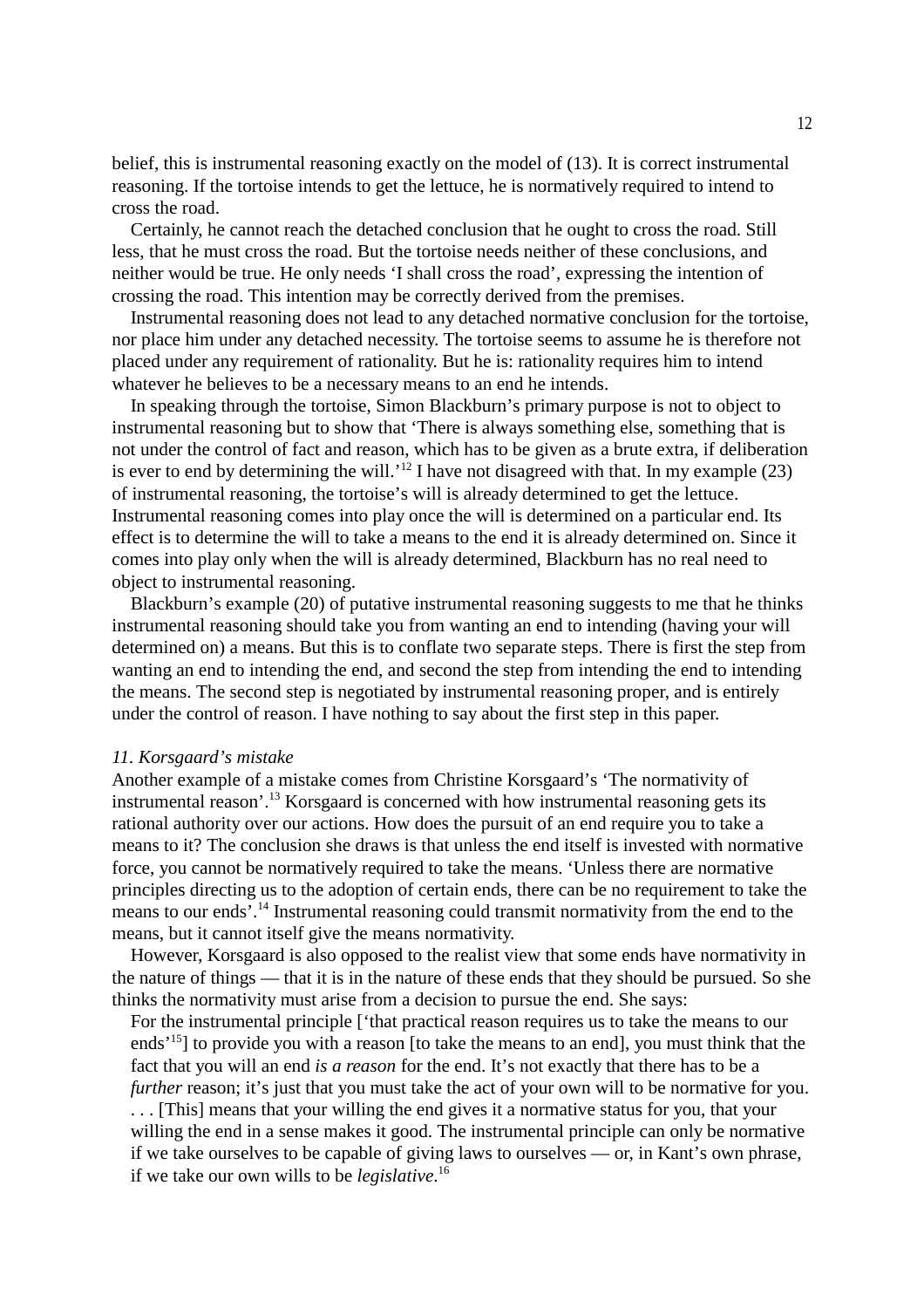No doubt Korsgaard is right that you must take yourself to have a reason for your end *if* instrumental reasoning is to provide you with a reason to take a means. And if instrumental reasoning is to do this for you, I dare say her other conclusions would follow. But instrumental reasoning does not provide you with a reason to take a means. That is not how it works. Willing (or intending) an end normatively requires you to will whatever you believe is a necessary means to the end. I explained in section 6 how this normative requirement arises. Willing the end does not give you a reason to take the means, and it does not need to. So actually Korsgaard's conclusions do not follow. Willing an end need not give the end a normative status for you. Moreover, you can will an end without taking it as a law for yourself. You can simply decide to pursue it on one occasion.

Korsgaard's mistake illustrates an important feature of normative requirements. Reasoning is possible even in conditions that are unfavourable in a particular way. In your reasoning, you can take as premises beliefs and intentions you have no reason to have, and even beliefs and intentions you ought not to have. The nature of your reasoning is unaffected by whether or not you ought to have the beliefs and intentions it is premised on. Instrumental reasoning brings you to take appropriate means to your ends, and it is not paralysed if your ends happen to be ones you should not have. Similarly, your theoretical reasoning works well and in the same way, whether or not it is premised on beliefs you should not have.

How is this possible? It would not be possible if reasoning had to generate a reason for its conclusion. But in fact reasoning simply determines a normative requirement: that the premises require the conclusion. That is how reasoning is possible in unfavourable conditions.

### *12. Summary*

Rationality does not consist entirely in acting for good reasons, as is commonly supposed. To a large extent it consists in following normative requirements. Consequently, rationality may bring you to do things you have no reason to do.

In particular, correct reasoning – both theoretical and practical – constitutes a major part of rationality, and correct reasoning is governed by normative requirements rather than by reasons. If it were otherwise, we could not reason in unfavourable conditions, on the basis of premises we have no reason to hold.

University of St Andrews Fife KY16 9AL

john.broome@st-andrews.ac.uk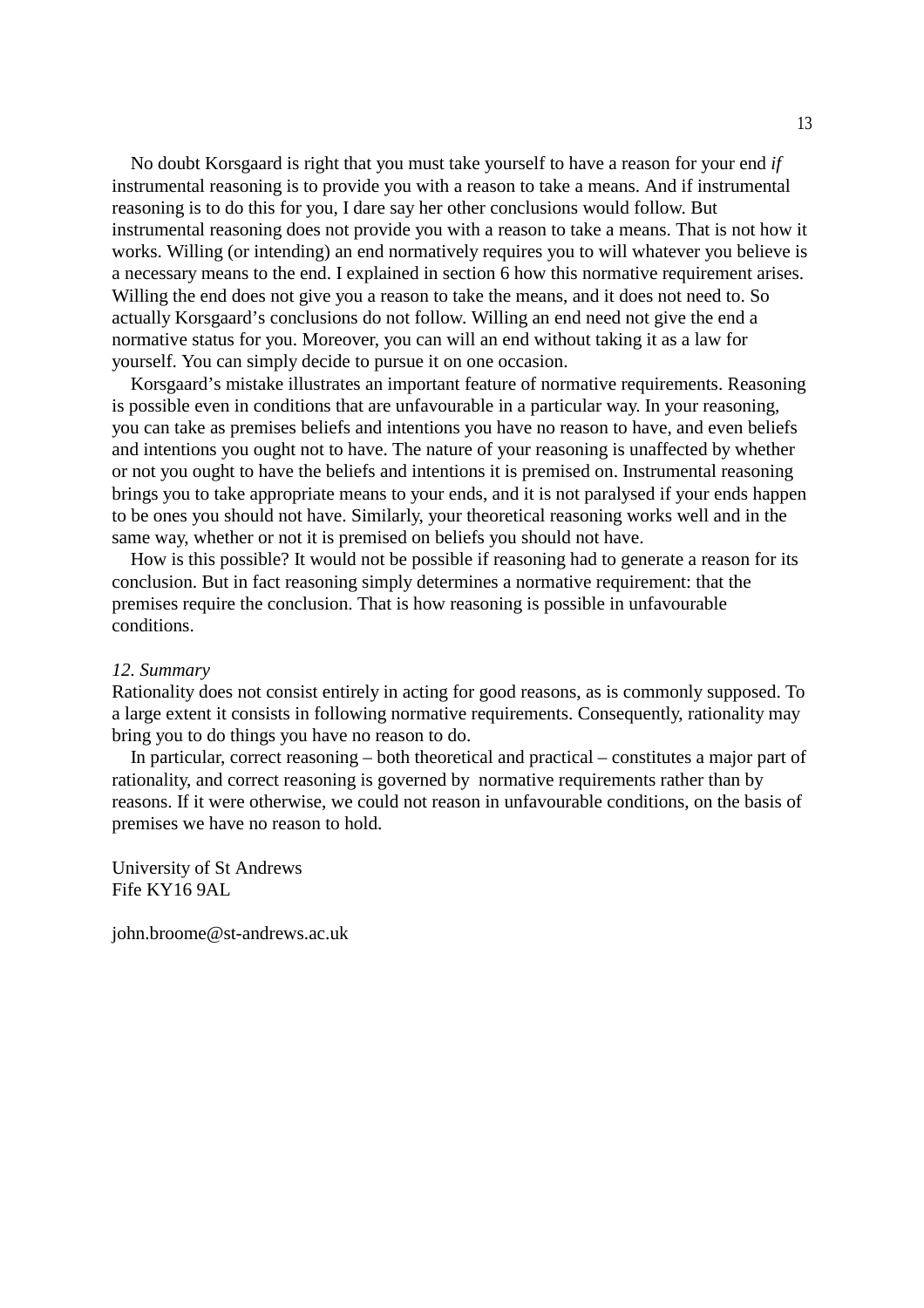# *Notes*

1.This paper was written while I was a Visiting Fellow at the Swedish Collegium for Advanced Study in the Social Sciences. I thank the Collegium for its very generous hospitality. I have benefited greatly from discussions with Simon Blackburn, Jonathan Dancy, Sven Danielsson, Stephen Darwall, Susan Hurley, Donald Hubin, Karsten Klint Jensen, Jan Odelstad, Derek Parfit, Philip Percival, Christian Piller and John Skorupski on the subject of this paper.

2. In his 'Practical reasoning and the logic of requirement' (in *Practical Reason*, edited by S. Körner, Blackwell, 1974, pp. 2–13, reprinted in *Practical Reasoning*, edited by Joseph Raz, Oxford University Press, 1978, pp. 118–127), Roderick Chisholm provides a logic for a relation he calls 'requirement'. Chisholm's 'requirement' is *not* the same as my 'normative requirement', because it implies (2). See his D7, on p. 126 of the reprinted version. Chisholm's 'requirement' is my 'reasons' relation (1).

3. Deontic logic contains a notion of conditional obligation, written  $O(a|p)$ , which could serve as a model for normative requirement. (See the survey in Lennart Åqvist's 'Deontic logic', in *Handbook of Philosophical Logic, Volume II*, edited by D. Gabbay and F. Guenthner, Reidel, 1984, pp. 605–714.) But deontic logic will not give us much help because the analysis of conditional obligation remains unsettled.

4. This example appears in Jonathan Dancy's 'The logical conscience', *Analysis*, 37 (1977), pp. 81–4.

5. Typescript.

6. I am oversimplifying when I identify intending with the attitude of being set to make true. Not all cases of being set to make true are cases of intending. So here I am skating over some complications. Details are in my 'Practical reasoning'.

7. Compare Robert Nozick, *The Normative Theory of Individual Choice* (Garland, 1990), pp. 94–8, which was written in 1963. The point receives a correct emphasis in Harry Gensler's *Formal Ethics* (Routledge, 1996), Chapter 3.

8. G. E. Moore, *Principia Ethica*, Cambridge University Press, 1903, p. 149.

9. John Broome, *Weighing Goods*, Blackwell, 1991, p. 128.

10. *Mind*, 104 (1995), pp. 695–711.

11. pp. 708–10.

12. p. 695.

13. In *Ethics and Practical Reason*, edited by Garrett Cullity and Berys Gaut (Oxford University Press, 1997), pp. 215–54.

14. p. 220.